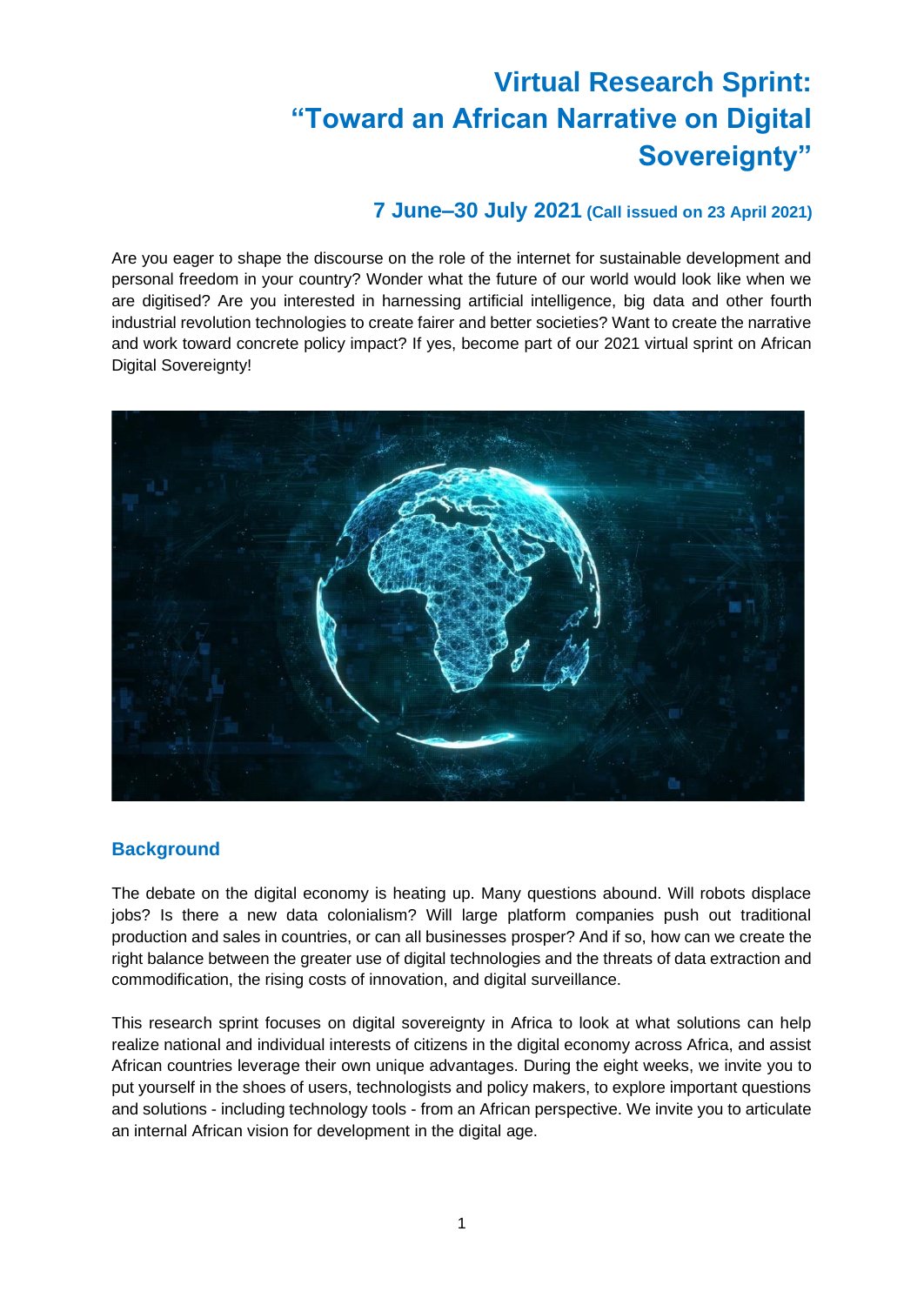#### **In a nutshell**

- The research sprint will run from 7 June to 30 July 2021.
- It is hosted by the University of Johannesburg, within the framework of the *Ethics of Digitalisation* project run by the the Humboldt Institute for Internet and Society, the Leibniz Institute for Media Research | Hans-Bredow-Institut, the Berkman Klein Center for Internet and Society, and the Global Network of Internet and Society Research Centers (NoC), under the auspices of the Federal President of Germany and with funding from the Mercator Foundation.
- The program will consist of up to eight substantive, thematic sessions online (one per week of around 90 minutes), with assignments and other (optional) offerings, including working groups and "social" gatherings, for networking and mentorship.
- Students at the Masters- and PhD-level, and early career researchers from all disciplines working across Africa (or engaged in African issues at a global level) are invited to apply and will be actively involved in all parts of the program.
- The sprint will use Zoom, Google Drive, and Slack.
- Selected participants will be offered an internet connection sponsorship of up to EUR 100 to cover their internet costs for the eight weeks of the program.

We invite applications from researchers and professionals from academia, industry and civil society with diverse backgrounds (including but not limited to human rights and development studies, data science, software engineering, product management and design, science and technology studies, gender studies, law, social science, and related fields) to join our:

## **Virtual Research Sprint: Toward an African Narrative on Digital Sovereignty (07 June -30 July 2021)**

hosted by the South African Research Chair in Industrial Development (SARChI-ID) at the University of Johannesburg in collaboration with the Alexander von Humboldt Institute for Internet and Society, Berlin, Germany (HIIG) with funding from the Mercator Foundation.

#### **What we offer the participants**

- Evidence-based reflections on the digital economy: a unique opportunity to participate in a focused, solution-oriented process and to engage in ground-breaking problem-solving with scholars and practitioners from across Africa.
- Networking: a chance to learn from and interact with renowned global experts in the field.
- Access to a trans- and interdisciplinary community of professionals dedicated to increasing fairness in the digital economy.
- A chance to contribute to the final report of the sprint on selected issues of relevance for a pan-African narrative for digital sovereignty.
- Support and guidance from a committed project team and mentors at the South African Research Chair in Industrial Development (SARChI-ID) at the University of Johannesburg, the Alexander von Humboldt Institute for Internet and Society (HIIG) and its NoC partner institutions, including the Leibniz Institute for Media Research | Hans-Bredow-Institut, the Berkman Klein Center for Internet and Society, Harvard Law School, and the Digital Asia Hub.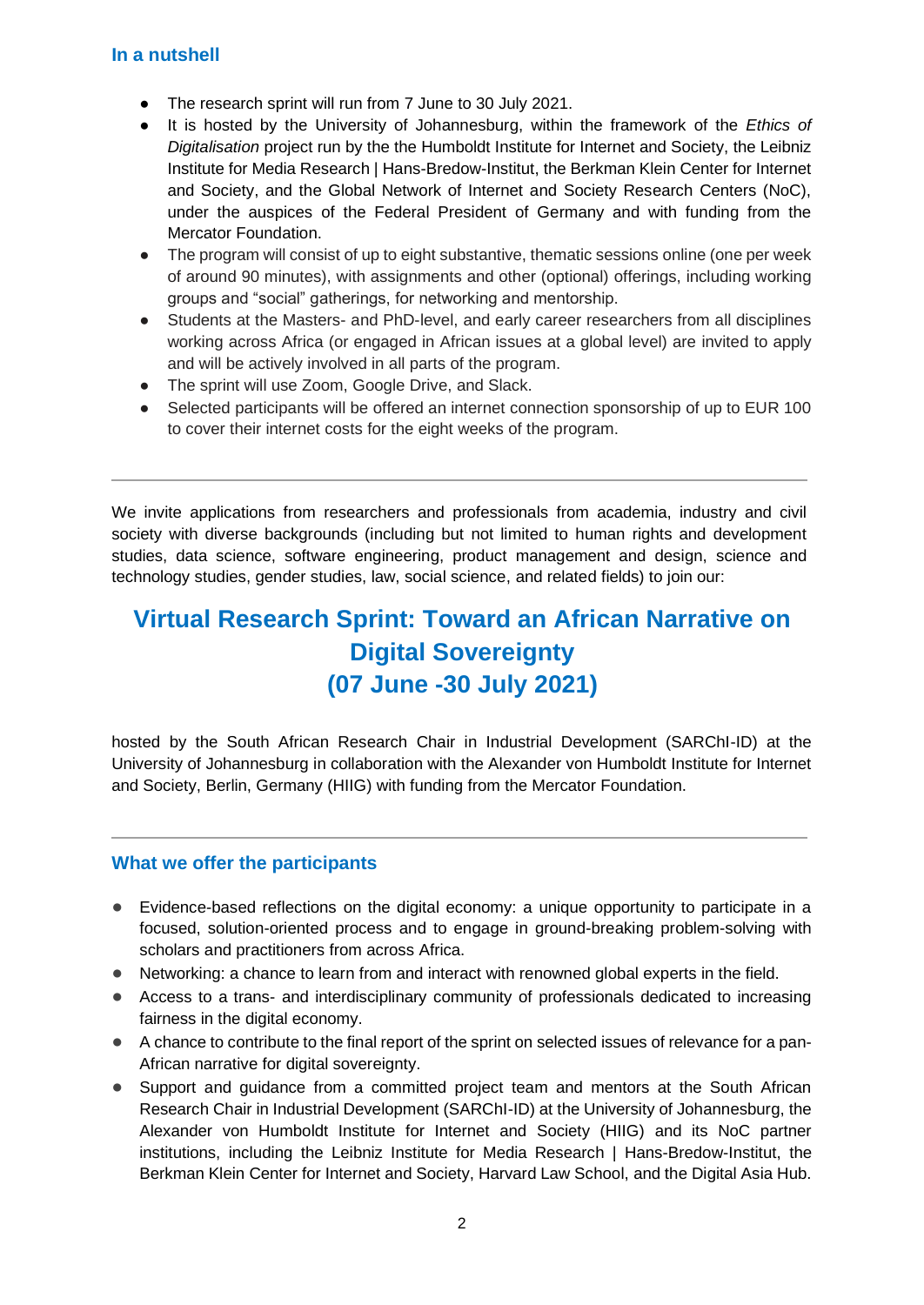#### **What we expect from you**

- Some background education and interest in topics of digitalisation and the technologies of the fourth industrial revolution from the perspective of social sciences, natural sciences, the law or any other discipline.
- Relevant work experience or excellent academic qualifications (human rights, data science, software engineering, product management and design, science and technology studies, gender studies, law, social science, and related fields).
- A background working in Africa on these issues, or engaged in African issues at a global level.
- Passion for trans- and interdisciplinary work, with a fluency in English.
- Commitment to take part in recurring virtual sessions (estimated time commitment: 10 hours a week with 90-120 minutes engagement in group sessions per week).
- Willingness to engage with other participants and generate active discussions during and after the Sprint.
- The commitment to produce a high-quality short written output (3-4 pages each) within the timeframe of the Sprint.

#### **How to apply**

Applications (along with a curriculum vitae and a representative writing sample of any length) are to be submitted at the following link: [https://forms.gle/Kx5QShiHKnLEgkzv5.](https://eur01.safelinks.protection.outlook.com/?url=https%3A%2F%2Fforms.gle%2FKx5QShiHKnLEgkzv5&data=04%7C01%7Cftregenna%40uj.ac.za%7C61c84716a8754c7fc71808d904224a31%7Cfa785acd36ef41bc8a9489841327e045%7C0%7C0%7C637545367641052794%7CUnknown%7CTWFpbGZsb3d8eyJWIjoiMC4wLjAwMDAiLCJQIjoiV2luMzIiLCJBTiI6Ik1haWwiLCJXVCI6Mn0%3D%7C1000&sdata=Zr5eiwdp60u4kj%2BH11XUIco%2FYMbP2v8EeEn%2FSTQTl8M%3D&reserved=0)

For queries or technical assistance, please contact Mrs. Koketso Manyane-Dlangamandla on [koketsom@uj.ac.za.](mailto:koketsom@uj.ac.za)

Application deadline: **Sunday, 23 May 2021, 11:59 pm Central African Time.**

#### **About the research project**

This Virtual Research Sprint is part of th[e NoC](http://networkofcenters.net/) research project ["The Ethics of Digitalisation -](https://www.hiig.de/en/project/the-ethics-of-digitalisation/) From [Principles to Practices",](https://www.hiig.de/en/project/the-ethics-of-digitalisation/) which aims to develop viable answers to challenges at the intersection of ethics and digitalisation. Innovative formats facilitate interdisciplinary scientific work on application, and practice-oriented questions and achieve outputs of high social relevance and impact.

Besides the South African Research Chair in Industrial Development (SARChI-ID) and the HIIG, the main project partners are the Berkman Klein Center at Harvard University, the Digital Asia Hub, and the Leibniz Institute for Media Research I Hans-Bredow-Institut.